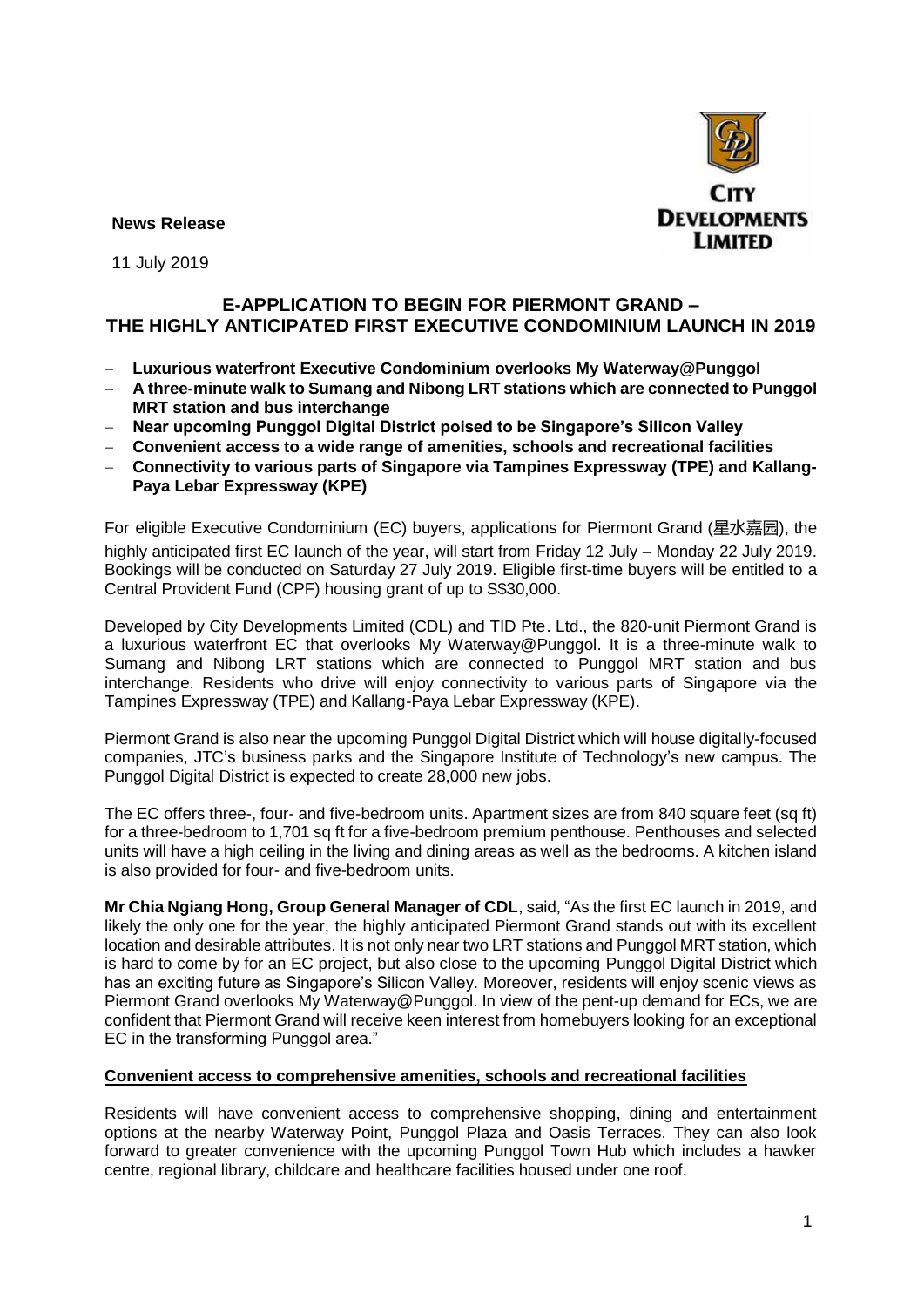In addition, many schools from primary to tertiary institutions are within close proximity. These include the popular Mee Toh School, Punggol Cove Primary School, Punggol Green Primary School, Global Indian International School SMART Campus and the upcoming Singapore Institute of Technology.

For recreation, residents can visit the nearby Jewel Bridge at My Waterway@Punggol with beautiful sunset views, Punggol Reservoir, Coney Island Park, SAFRA Punggol, Marina Country Club and PAR Golf Range@Punggol East.

### **Luxury living in an exceptional EC**

At Piermont Grand, every residential tower is designed with the unique curtain wall feature of highend residences. The layout for each apartment is carefully planned to optimise the space. All apartments come with a Haiku ceiling fan, kitchen appliances from Teka, bathroom fittings from GROHE, and a curated accessory cabinet integrated with a full-height mirror within the master bedroom wardrobe. A Wireless Smart Home System is also provided for added convenience and security.

Piermont Grand provides more than 30 facilities spread across four zones – The Cascades, The Waterfalls, The Lakes and The Hills. Key highlights include a cantilevered gymnasium alongside a 50m lap pool that overlooks My Waterway@Punggol, a children's party room, tennis court and BBQ pavilions.

## **Sales gallery**

The Piermont Grand sales gallery, located at the junction between Punggol Walk and Sumang Link, next to Waterway Point, will open for viewing from 12 July, 10am to 7pm daily. Marketing agents are ERA, Huttons, OrangeTee & Tie and PropNex. For enquiries, please call the sales hotline: (65) 8783 1818.

For media enquiries, please contact:

Belinda Lee Tan Hock Lee Head, Investor Relations and Senior Manager, Senior Manager, Corporate Communications Corporate Communications City Developments Limited City Developments Limited *(Regn No: 196300316Z)* Tel: (65) 6877 8315 Tel: (65) 6877 8369 Email: [belindalee@cdl.com.sg](mailto:belindalee@cdl.com.sg) Email: [hocklee@cdl.com.sg](mailto:hocklee@cdl.com.sg)

Follow CDL on social media:

**Instagram:** @citydevelopments / [instagram.com/citydevelopments](https://www.instagram.com/citydevelopments/) **LinkedIn**: [linkedin.com/company/city-developments-limited](https://www.linkedin.com/company/city-developments-limited)  **Twitter:** @CityDevLtd / [twitter.com/citydevltd](https://twitter.com/citydevltd)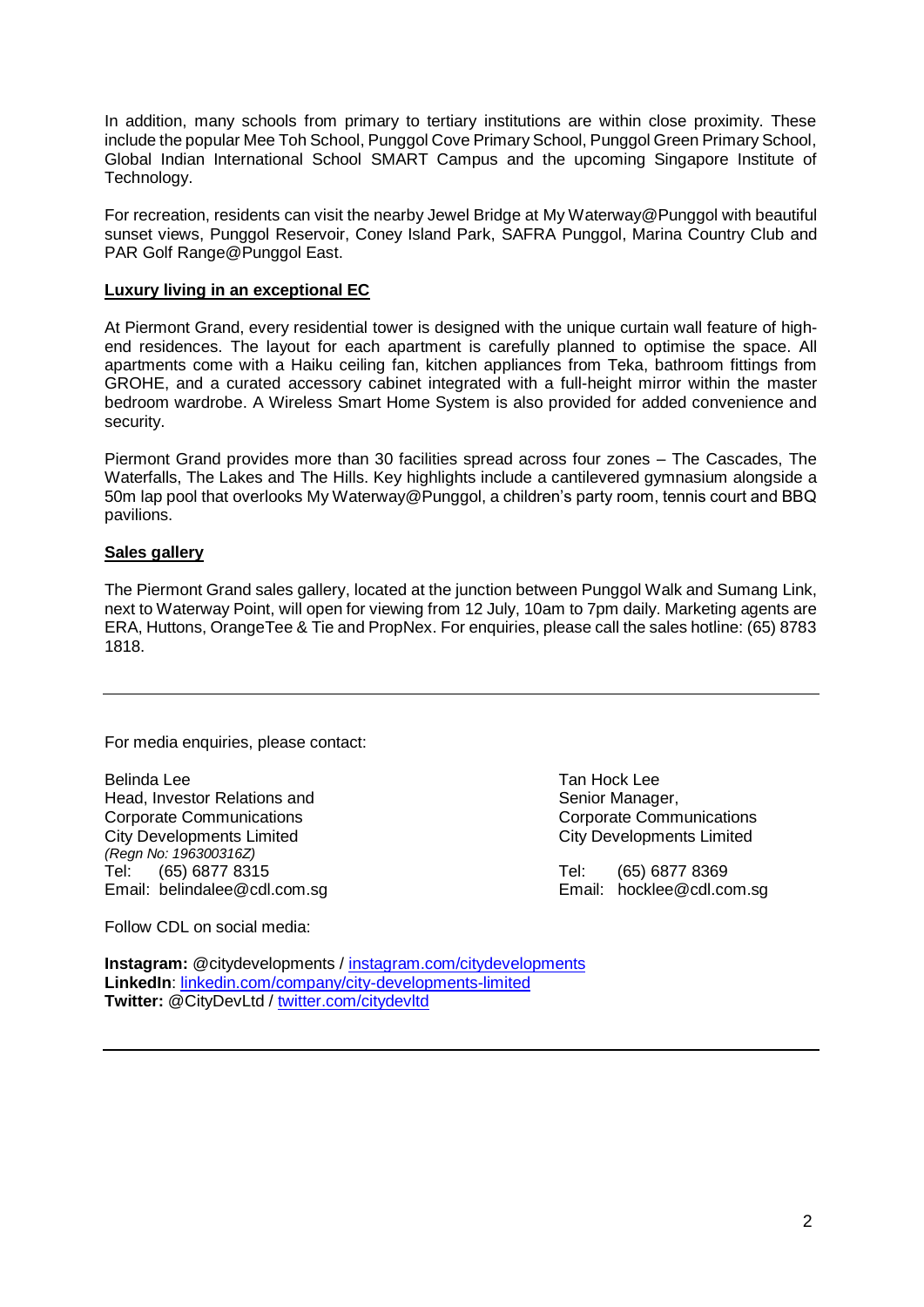

# **FACT SHEET**

| <b>DEVELOPMENT DETAILS</b>     |                                                                                                                                                                                                                                                                                                                                           |                                  |
|--------------------------------|-------------------------------------------------------------------------------------------------------------------------------------------------------------------------------------------------------------------------------------------------------------------------------------------------------------------------------------------|----------------------------------|
| <b>Developer</b>               | Pavo Properties Pte Ltd                                                                                                                                                                                                                                                                                                                   |                                  |
|                                | [A joint venture between CDL Constellation Pte Ltd (a wholly owned<br>subsidiary of City Developments Limited) and TID Pte. Ltd.]                                                                                                                                                                                                         |                                  |
| <b>Project Name</b>            | Piermont Grand (星水嘉园)                                                                                                                                                                                                                                                                                                                     |                                  |
| Location                       | 22, 24, 26, 28, 30, 32, 34, 36, 38, 40, 42, 44, 46 Sumang Walk                                                                                                                                                                                                                                                                            |                                  |
| <b>Development Layout</b>      | Thirteen blocks of 10- to 18-storey residential towers                                                                                                                                                                                                                                                                                    |                                  |
| <b>Tenure of Land</b>          | 99 years                                                                                                                                                                                                                                                                                                                                  |                                  |
| <b>Land Area</b>               | Approximately 27,056 sqm / 291,235 sq ft                                                                                                                                                                                                                                                                                                  |                                  |
| <b>Number of Apartments</b>    | 820                                                                                                                                                                                                                                                                                                                                       |                                  |
| <b>Configuration/ Sizes</b>    | 3-Bedroom                                                                                                                                                                                                                                                                                                                                 | 840 - 1,012 sq ft: 232 units     |
|                                | 3-Bedroom Superior                                                                                                                                                                                                                                                                                                                        | 904 -1,044 sq ft: 102 units      |
|                                | 3-Bedroom Deluxe                                                                                                                                                                                                                                                                                                                          | 947 - 990 sq ft: 72 units        |
|                                | 3-Bedroom Premium                                                                                                                                                                                                                                                                                                                         | $1,012 - 1,216$ sq ft: 101 units |
|                                | 4-Bedroom Premium                                                                                                                                                                                                                                                                                                                         | 1,302 - 1,410 sq ft: 178 units   |
|                                | 5-Bedroom Premium                                                                                                                                                                                                                                                                                                                         | $1,432 - 1,561$ sq ft: 81 units  |
|                                | Penthouses                                                                                                                                                                                                                                                                                                                                | 990 - 1,701 sq ft: 54 units      |
|                                | (3-Bedroom to 5-Bedroom<br>Premium)                                                                                                                                                                                                                                                                                                       |                                  |
| <b>Recreational Facilities</b> | <b>The Cascades</b><br>1. Feature Cascades<br>2.<br><b>Guard House</b><br>3.<br><b>Entrance Court</b><br>Resident's Side Gate<br>4.<br>5.<br><b>Sheltered Drop-off</b><br>Drop-Off Lounge<br>6.<br><b>The Waterfalls</b><br>7. Lap Pool Deck<br>8. 50m Lap Pool<br><b>Cascading Planters</b><br>9.<br>10. Yoga Deck<br>11. Water Cascades |                                  |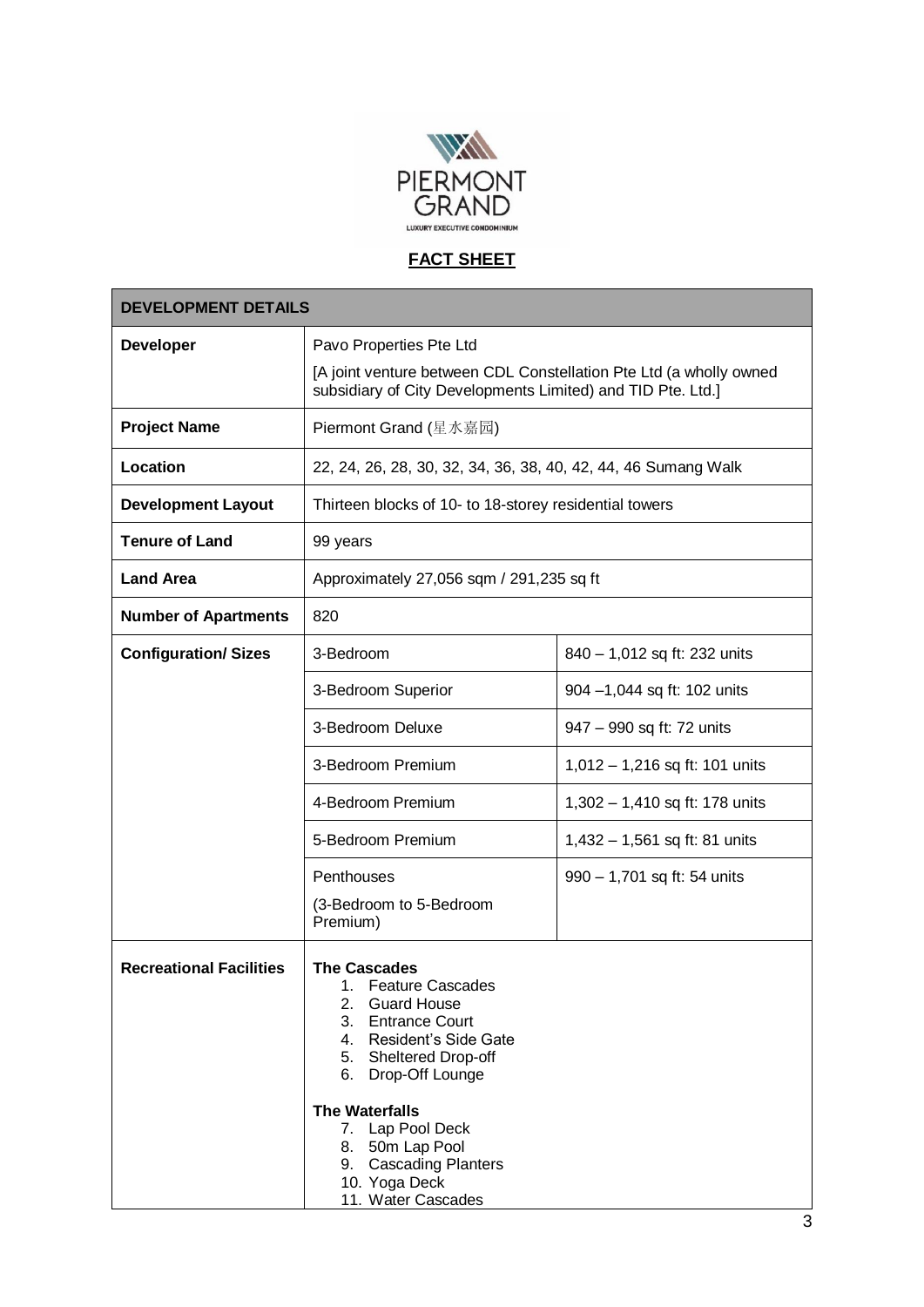|                                             | 12. Boardwalk<br>13. Gymnasium<br>14. Lookout BBQ Pavilion<br>15. Dip Pool<br>16. Changing Rooms<br><b>The Lakes</b><br>17. Clubhouse Function Room<br>18. Family Pool<br>19. Relaxation Pool Deck                                                                                                                                                                   |  |
|---------------------------------------------|----------------------------------------------------------------------------------------------------------------------------------------------------------------------------------------------------------------------------------------------------------------------------------------------------------------------------------------------------------------------|--|
|                                             | 20. Play Lawn<br>21. Children's Play Pool<br>22. Playground and Outdoor Fitness Area<br>23. Children's Party Room<br>24. Party BBQ Pavilion                                                                                                                                                                                                                          |  |
|                                             | <b>The Hills</b><br>25. Bio Pond<br>26. BBQ Pavilion with Community Garden<br>27. Recreational Tennis Court<br>28. Reading Corners<br>29. Cabana<br>30. Rolling Lawn<br>31. Hydrotherapy Pool<br>32. Spa BBQ Pavilion<br><b>Other Facilities</b><br>A. Bin Centre<br><b>B.</b> Substation<br>C. Transformer Room and Genset<br>D. MDF Room<br>E. Carpark Ventilation |  |
| <b>Expected Vacant</b><br><b>Possession</b> | 28 February 2023                                                                                                                                                                                                                                                                                                                                                     |  |
| <b>CONSULTANTS</b>                          |                                                                                                                                                                                                                                                                                                                                                                      |  |
| <b>Architect</b>                            | P&T Consultants Pte Ltd                                                                                                                                                                                                                                                                                                                                              |  |
| <b>Landscape Consultant</b>                 | <b>Tinderbox Pte Ltd</b>                                                                                                                                                                                                                                                                                                                                             |  |
| <b>Builder</b>                              | Woh Hup (Private) Limited                                                                                                                                                                                                                                                                                                                                            |  |
| M&E Engineer                                | <b>Belmacs Pte Ltd</b>                                                                                                                                                                                                                                                                                                                                               |  |
| <b>C&amp;S Engineer</b>                     | P&T Consultant Pte Ltd                                                                                                                                                                                                                                                                                                                                               |  |
| <b>Project Interior</b><br><b>Designer</b>  | Index Design Pte Ltd                                                                                                                                                                                                                                                                                                                                                 |  |